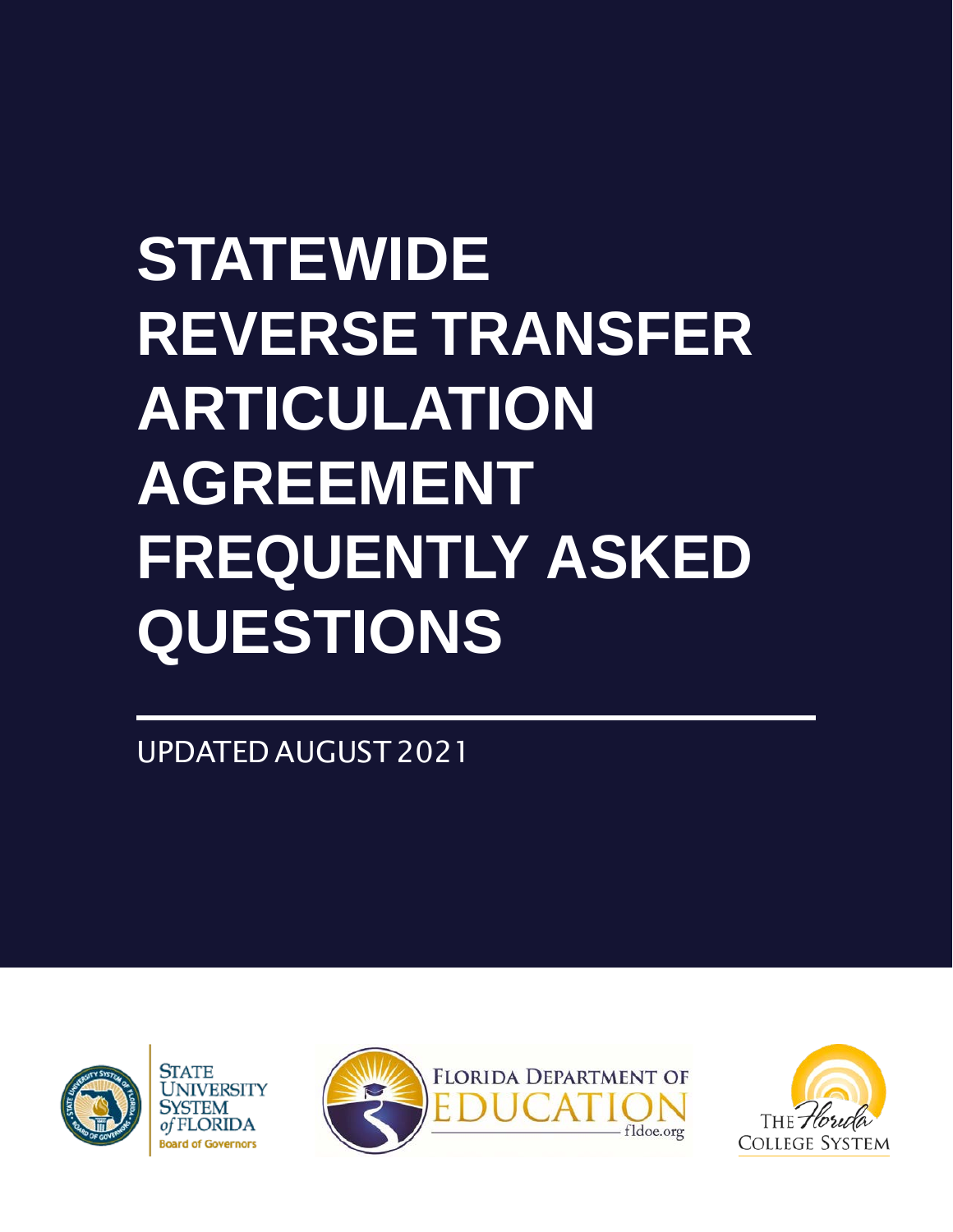This document answers frequently asked questions related to the [Statewide](https://www.fldoe.org/core/fileparse.php/19942/urlt/9-2.pdf) Reverse Transfer [Articulation](https://www.fldoe.org/core/fileparse.php/19942/urlt/9-2.pdf) Agreement between the Florida College System (FCS) and the State [University](https://www.fldoe.org/core/fileparse.php/19942/urlt/9-2.pdf) System (SUS) of Florida, including [correspondence](https://www.fldoe.org/core/fileparse.php/7671/urlt/FCS-SUS-ReverseTransferMemo.pdf) and [guidance](https://www.fldoe.org/core/fileparse.php/7671/urlt/ReverseTransferGuidance-May2021.pdf) documents distributed by the Office of Articulation.

# **Section III of the Guidance Document: Participating Institutions**

1. When will the Statewide Reverse Transfer Articulation Agreement between the FCS and SUS go into effect?

The Agreement is effective beginning in the Spring 2022 term.

## **Section IV of the Guidance Document: Student Eligibility Criteria**

**The FCS institution where the student earned more than 30 semester credit hours is the home institution. College credit may include credit earned through acceleration, such as credit-by-examination, dual enrollment and/or prior learning assessment if the home institution was the initial awardee. Credit awarded by other institutions and accepted by the home institution in transfer may not be included.**

2. Do more than 30 semester credit hours from the same FCS institution have to be earned prior to the first term at the SUS institution? For example, could a student transfer 27 credits from an FCS institution to an SUS institution, then complete more than 30 credits at an SUS institution, and then earn another 3 credits as transient student at an FCS institution and be eligible for the Reverse Transfer?

According to the Statewide Articulation Agreement, the credits must have been earned prior to the student transferring to an SUS institution. Once a student opts-in for reverse transfer and is evaluated by the FCS institution, the student will be notified of any additional credits needed in order to be awarded an AA degree from an FCS institution.





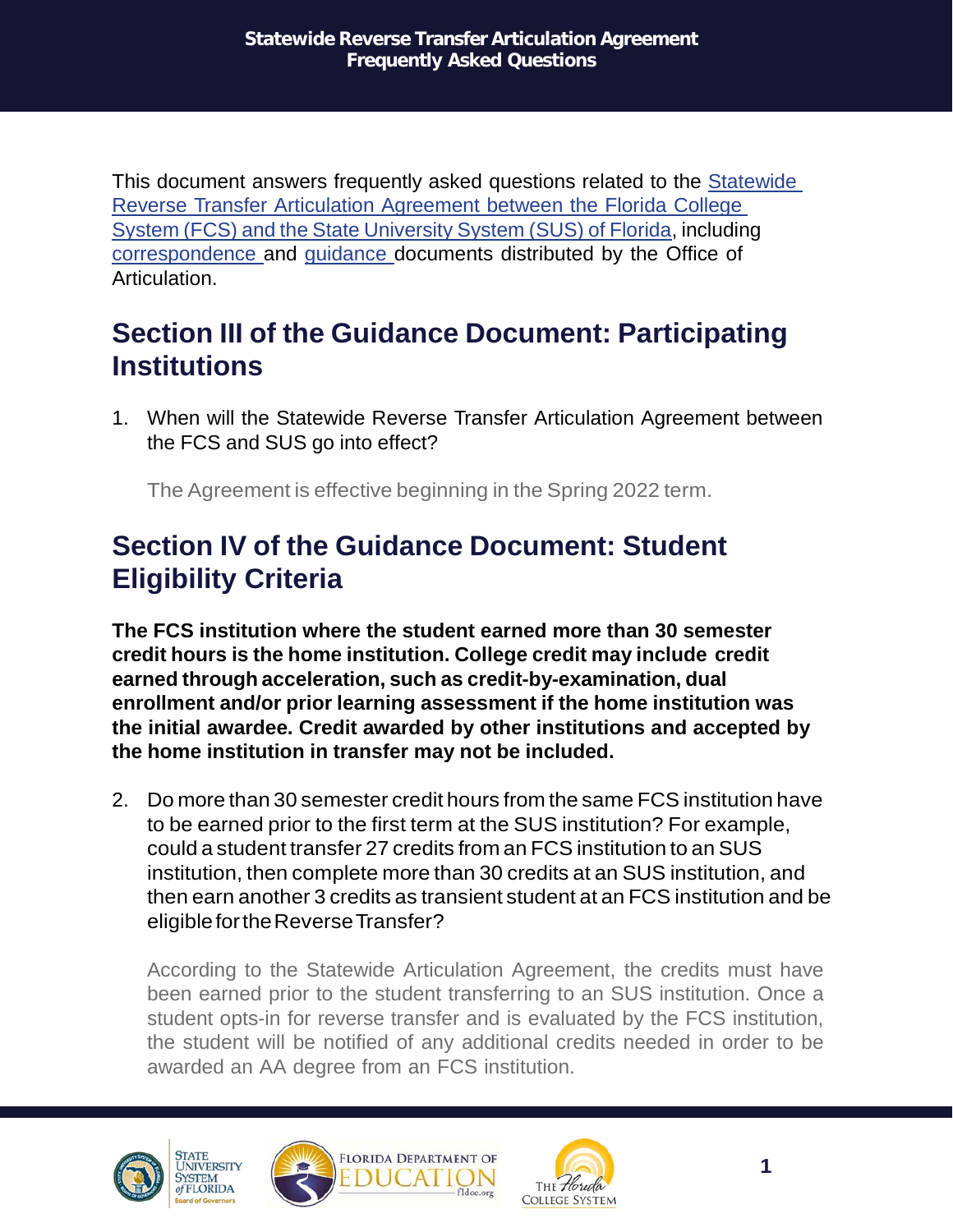3. Will First Time-in-College (FTIC) students who have participated in dual enrollment or credit-by-exam be able to use the credits earned towards reverse transfer?

Any credit earned through dual enrollment at an FCS institution should be included in the more than 30 credit hours being considered for reverse transfer. All appropriate policies related to the transfer of these credits should be followed by the receiving institution.

Credit awarded for Credit-by-Exam would not be considered as a part of the more than 30 credit hours for reverse transfer.

Dual enrollment courses taken by a student at an SUS institution would not count towards the more than 30 credit hours.

#### 4. Will career clock hour credits from an FCS institution be used towards awarding anAAdegree?

No. Career clock hour credits would not be included in the calculation of credit hours completed at the FCS institution unless the student completed a clock hour course that has been articulated to credit hours that meet the AA degree requirements.

#### **In order to participate in the reverse transfer process, a student must have earned more than 30 credit hours of college credit at a single FCS institution.**

#### 5. Will students who enter a SUS institution as an FTIC with more than 30 credit hours through dual enrollment be eligible for reverse transfer?

Yes. Students who meet the eligibility requirements through dual enrollment may still be considered for reverse transfer through the FCS institution that they attended for dual enrollment.







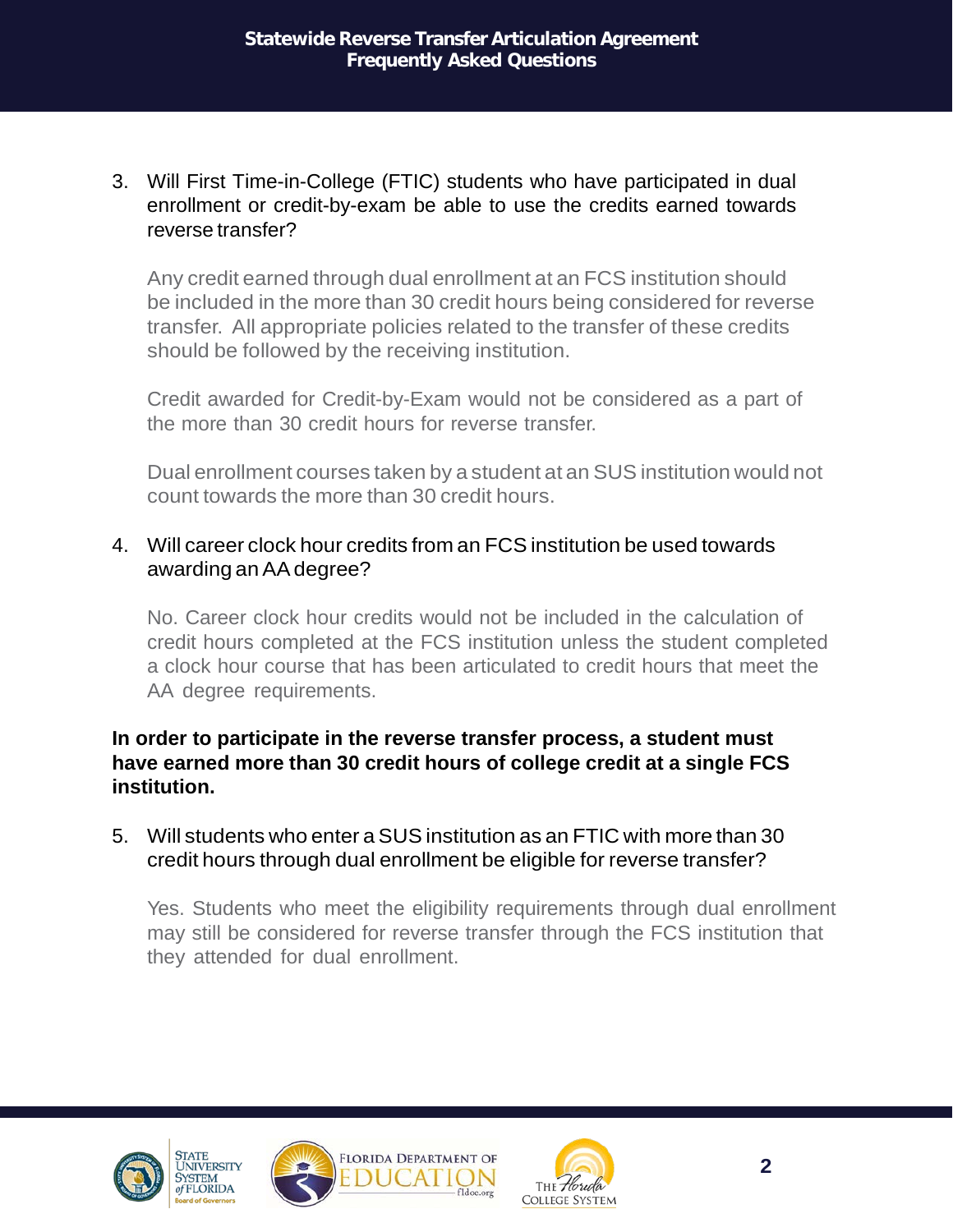6. If a freshman with dual enrollment is counted, how does the test credit impact the more than 30 hours? Is 15 hours of dual enrollment and 16 hours of Advanced Placement credit sufficient if the FCS institution never received the test scores but the SUS institution did?

The Statewide Reverse Transfer [Articulation](https://www.fldoe.org/core/fileparse.php/19942/urlt/9-2.pdf) Agreement requires that the student earn more than 30 hours of college credit at a single FCS institution. Credit-by-examination awarded by an SUS institution does not qualify for reverse transfer.

#### 7. If a student has attended more than one FCS institution, which would be the degree-granting institution?

If a reverse transfer candidate attended more than one FCS institution prior to transferring to an SUS institution, the degree-granting institution will be the FCS institution where the student earned the most credits, provided the student earned more than 30 credits at that institution. In the event the student has earned the same number of credits and meets the degree requirements at two or more FCS institutions, the FCS institution that the student attended most recently will be considered as the degree-granting institution.

## **The reverse transfer provision in the Statewide Articulation Agreement does not apply to associate in science (AS) degree-seeking students.**

8. The Agreement does not apply to AS degree-seeking students, but what if the student was seeking an AS degree at the time of transfer to the SUS institution, and now chooses to seek an AA degree?

The reverse transfer provision in the Statewide Reverse Transfer [Articulation](https://www.fldoe.org/core/fileparse.php/19942/urlt/9-2.pdf) [Agreement](https://www.fldoe.org/core/fileparse.php/19942/urlt/9-2.pdf) does not apply to AS degree-seeking students. The student's degree at the time of transfer to a SUS institution is what will be considered when reviewing for reverse transfer eligibility. The student should be advised to seek an AA degree if they choose; however, it would not be through the reverse transfer process.







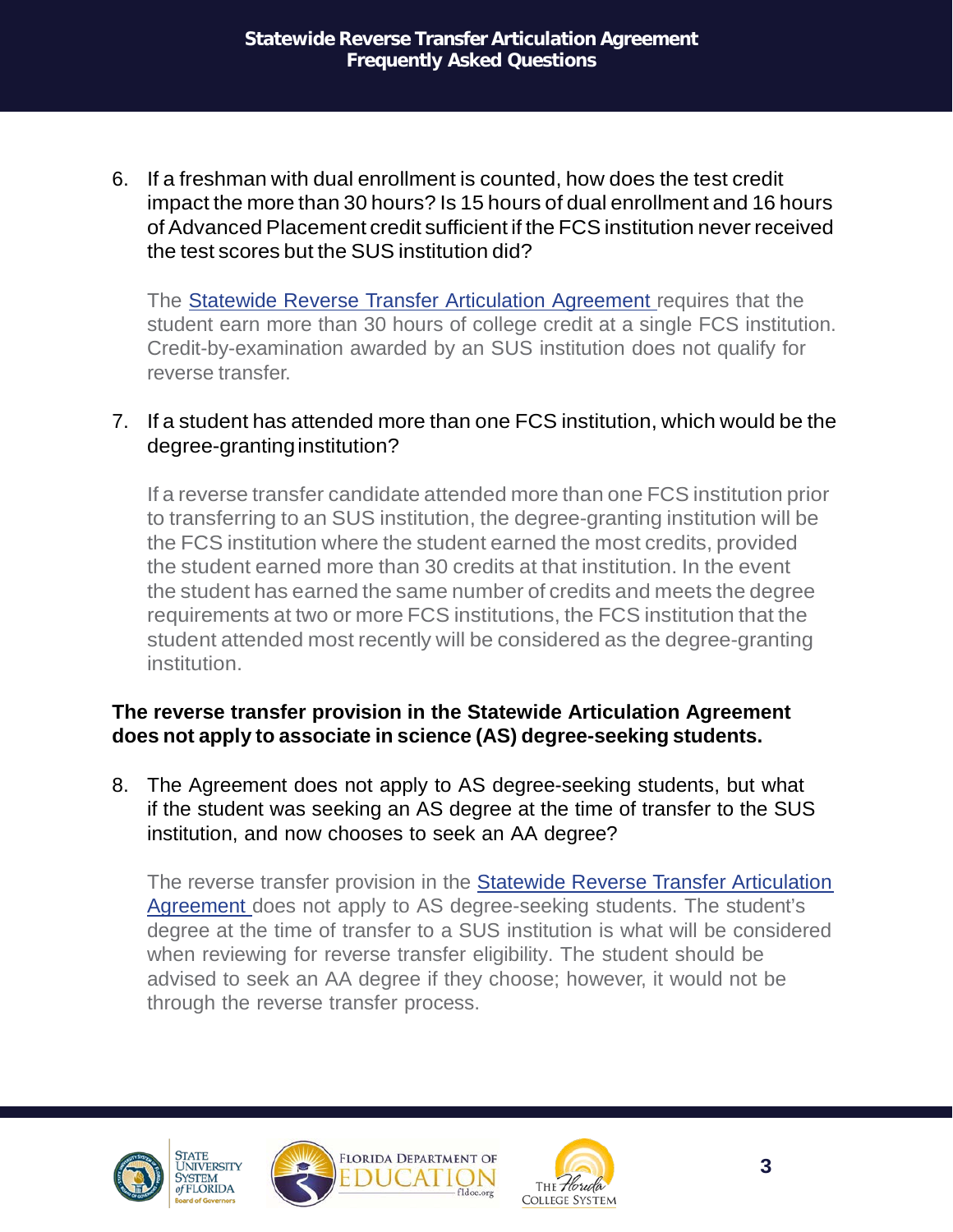**The Florida Automated System for [Transferring](http://www.floridastudentfinancialaid.org/faster/manl2021/index.htm) Educational Records (FASTER) [Postsecondary](http://www.floridastudentfinancialaid.org/faster/manl2021/appx-j1.htm) Demographic Record Format (P01) provides a "General Education Met" Yes/No indicator for students who have met an institution's general education and/or AA degree requirements.**

9. When is the General Education Met field going to be a mandatory requirement? Is there guidance for when FCS and SUS institutions should begin using this while it is optional?

The "General Education Met" field will be required for all postsecondary transcripts, beginning with the Fall 2021 semester. Institutions can incorporate the field into local processes at any time.

#### 10. Does the FASTER General Education Met field distinguish between AA transfer students and non-AA transfer students?

The FASTER General Education Met field provides indicators denoting whether the student has met an institution's general education and/or AA degree requirements and whether the student met the general education requirements for an AS degree.

**The Postsecondary Course Demographic Record Format (P01) in FASTER provides indicators related to the civics literacy competency requirement, college-level communication and computation competencies, and foreign language competencies.**

11. What additional fieldsareavailableinFASTERto assistinstitutionswith determining student eligibility?

The following additional required fields in FASTER on the [Postsecondary](http://www.floridastudentfinancialaid.org/faster/manl2021/appx-j1.htm) [Demographic](http://www.floridastudentfinancialaid.org/faster/manl2021/appx-j1.htm) Record Format can be used by institutions, in conjunction with data in their local student information systems, to verify student eligibility criteria for the reverse transfer process, as outlined in Section IV of the Statewide Reverse Transfer Articulation [Agreement.](http://www.floridastudentfinancialaid.org/faster/manl2021/appx-j1.htm)







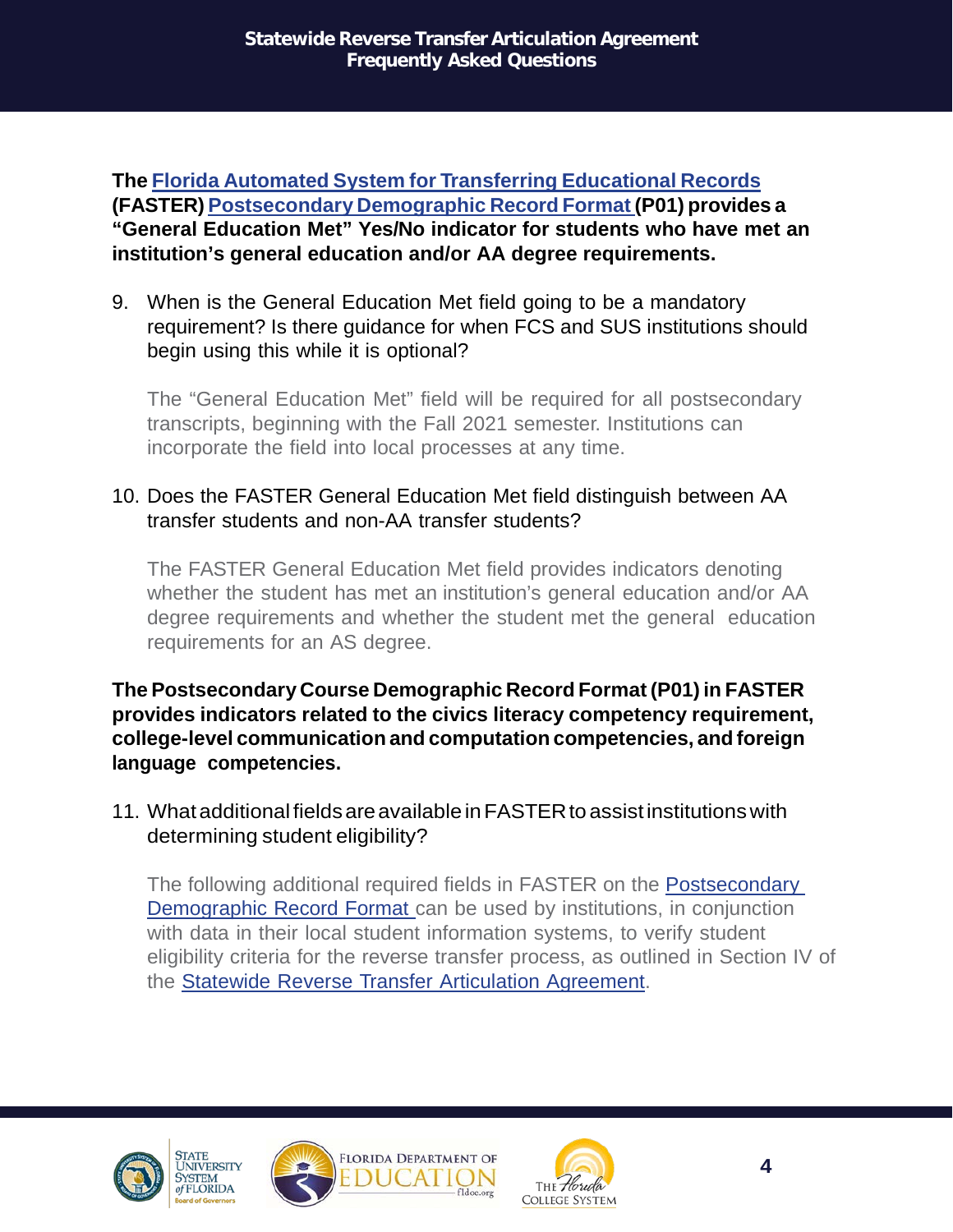#### **Statewide Reverse Transfer Articulation Agreement Frequently Asked Questions**

| <b>STUDENT</b><br><b>ELIGIBILITY</b><br><b>CRITERIA</b>                                                            | <b>RECORD</b><br><b>FORMAT</b> | <b>FIELD</b> | <b>POSITIONS</b> | #<br><b>CHARACTERS</b> | <b>CHARACTER</b><br><b>FORMAT</b> | <b>FIELD</b><br><b>NAME</b>           | <b>FIELD</b><br><b>DESCRIPTION</b>                                                                                                           |
|--------------------------------------------------------------------------------------------------------------------|--------------------------------|--------------|------------------|------------------------|-----------------------------------|---------------------------------------|----------------------------------------------------------------------------------------------------------------------------------------------|
| The student<br>earnedmore<br>than 30 hours of<br>college credit at<br>asingleFCS<br>institution.                   | P01<br>Demographic             | 47           | 899-906          | 8                      | Numeric                           | Academic<br>Credit<br>Hours<br>Earned | This is the total<br>number of credits<br>(credit hours)<br>attempted and<br>earned and<br>included.                                         |
| The student<br>transferred to the<br>SUS before<br>earning an<br>Associate in Arts<br>(AA) degree.                 | P07<br>Degrees                 | 5            | $21 - 21$        | $\mathbf{1}$           | Alphanumeric                      | Degree<br>Level                       | Thisindicatesthe<br>level of the degree<br>or certificate<br>awarded to the<br>student by the<br>sending institution.                        |
| The student has<br>not previously<br>been awarded an<br>AA degree by the<br>SUS.                                   | P07<br>Degrees                 | 5            | $21 - 21$        | $\mathbf{1}$           | Alphanumeric                      | Degree<br>Level                       | Thisindicatesthe<br>level of the degree<br>or certificate<br>awarded to the<br>student by the<br>sending institution.                        |
| The student has<br>completed 60<br>hours of college<br>credit.                                                     | P01<br>Demographic             | 47           | 899-906          | 8                      | Numeric                           | Academic<br>Credit<br>Hours<br>Earned | This is the total<br>number of credits<br>(credit hours)<br>attempted and<br>earned and<br>included.                                         |
| The student has<br>completed<br>general<br>education<br>requirements for<br>the SUS<br>or FCS home<br>institution. | P01<br>Demographic             | 8            | 26-26            | 1                      | Alphabetic                        | General<br>Education<br>Met           | This element<br>denotes whether or<br>not the student has<br>met the institution's<br>general education<br>and/or AA degree<br>requirements. |
| The student<br>has not been<br>awarded a<br>baccalaureate<br>degree.                                               | P07<br>Degrees                 | 5            | $21 - 21$        | $\mathbf{1}$           | Alphanumeric                      | Degree<br>Level                       | Thisindicatesthe<br>level of the degree<br>or certificate<br>awarded to the<br>student by the<br>sending institution.                        |







ATION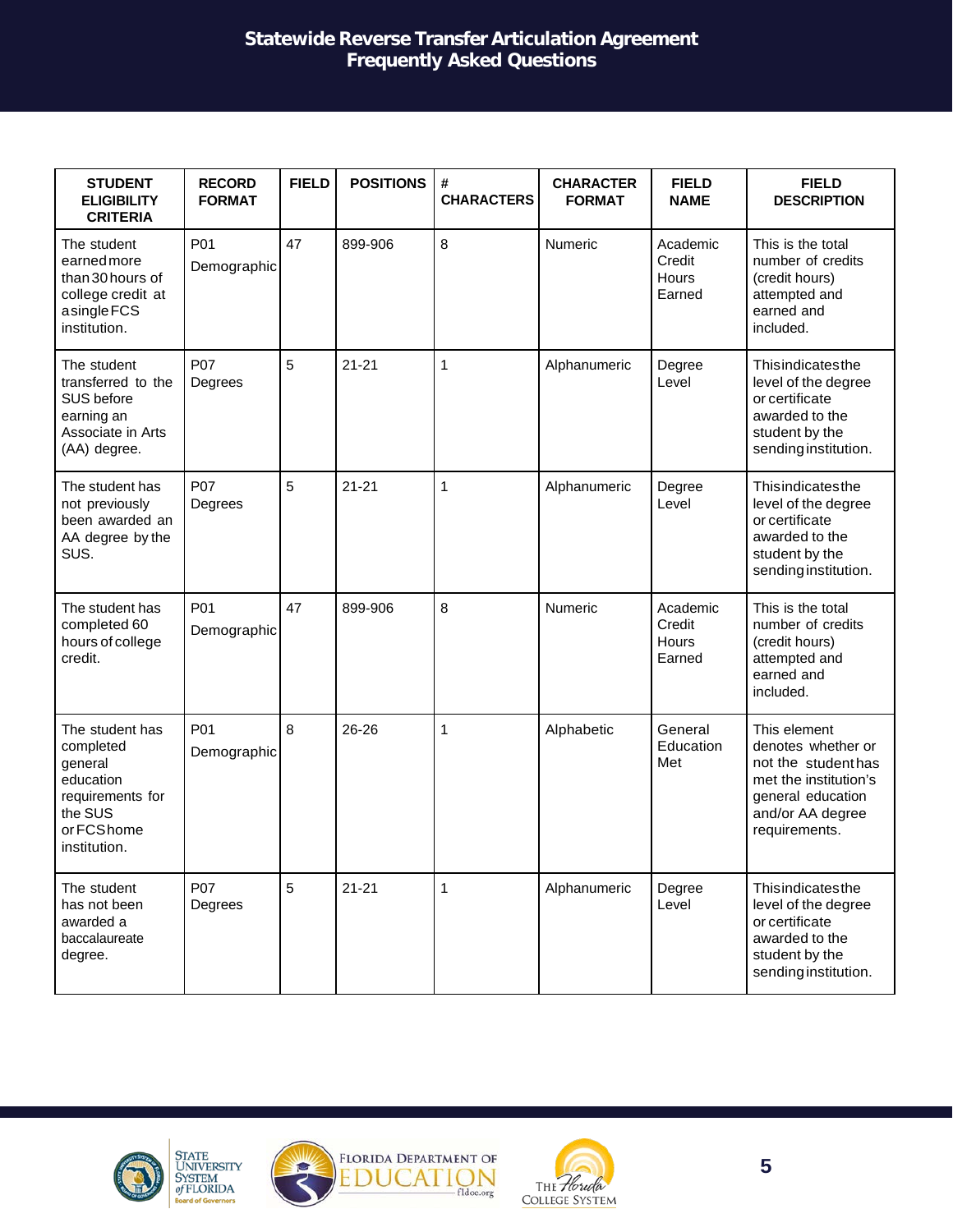#### **Statewide Reverse Transfer Articulation Agreement Frequently Asked Questions**

| <b>STUDENT</b><br><b>ELIGIBILITY</b><br><b>CRITERIA</b>                                                                                               | <b>RECORD</b><br><b>FORMAT</b> | <b>FIELD</b>    | <b>POSITIONS</b> | # CHARACTERS   | <b>CHARACTER</b><br><b>FORMAT</b> | <b>FIELD</b><br><b>NAME</b>                       | <b>FIELD</b><br><b>DESCRIPTION</b>                                                                                                                                                                                                |
|-------------------------------------------------------------------------------------------------------------------------------------------------------|--------------------------------|-----------------|------------------|----------------|-----------------------------------|---------------------------------------------------|-----------------------------------------------------------------------------------------------------------------------------------------------------------------------------------------------------------------------------------|
| The student has<br>met civic literacy<br>competency<br>requirements.                                                                                  | P01<br>Demographic             | 11 <sub>b</sub> | 30-30            | $\mathbf{1}$   | Alphabetic                        | Civic<br>Literacy<br>Com-<br>petency<br>Indicator | In accordance with s.<br>1007.254(4), F.S.,<br>this item denotes<br>whether the student<br>has met the Civic<br>Literacy<br>Competency<br>Graduation<br>Requirement or the<br>requirement is not<br>applicable to the<br>student. |
| The student has<br>met college-level<br>communication<br>and computation<br>competency<br>requirements.                                               | P01<br>Demographic             | $\overline{7}$  | $25 - 25$        | $\mathbf 1$    | Alphabetic                        | Gordon<br>Rule<br>Require-<br>ment                | This element denotes<br>whether or not the<br>student has<br>demonstrated the<br>writing and<br>computational skills<br>required by State<br><b>Board of Education</b><br>Rule 6A- 10.030,<br>F.A.C.                              |
| The student has<br>met foreign<br>language<br>competency<br>requirements.                                                                             | P01<br>Demographic             | $6\phantom{a}$  | 24-24            | 1              | Alphabetic                        | Foreign<br>Lan-<br>guage<br>Require-<br>ment      | This element<br>denotes whether<br>the student has<br>demonstrated<br>competency in a<br>foreign language<br>as required by the<br>Florida College<br>System and Board<br>of Governors.                                           |
| The student<br>hasprovided<br>consent to<br>allow the SUS<br>institution to<br>transmit the<br>necessary<br>information to<br>the FCS<br>institution. | P01<br>Demographic             | <b>TBD</b>      | TBD              | $\overline{1}$ | Alphabetic                        | Reverse<br>Transfer<br>Option                     | This element<br>denotes whether or<br>not the student has<br>opted into the<br>statewide reverse<br>transfer process,<br>based on local<br>documentation.                                                                         |







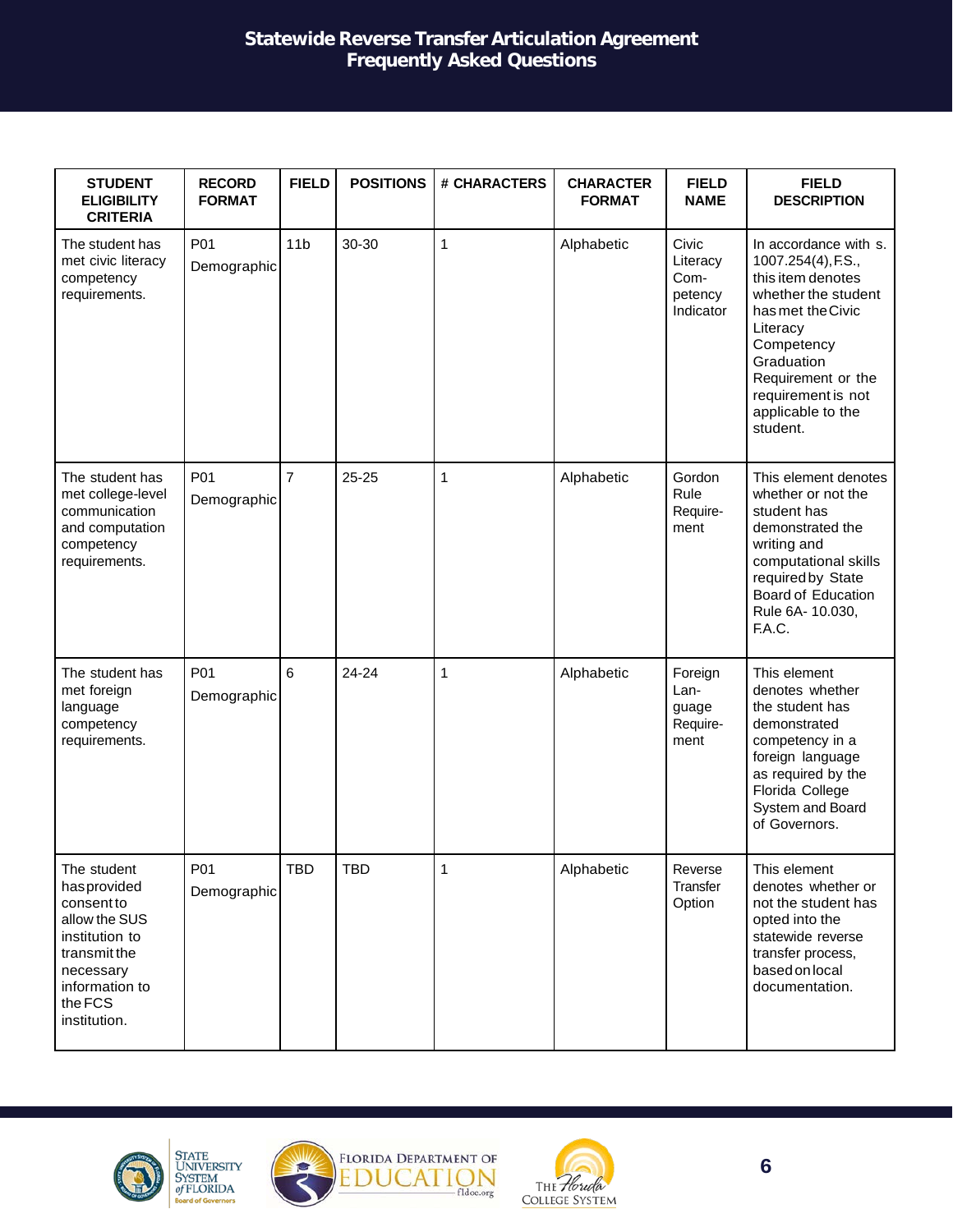#### 12. Will FASTER be modified to allow SUS institutions to indicate a transcript is being sent because the student wishes to obtain an AA from the FCS home institution?

Yes, FASTER will include a new field, Reverse Transfer Option, beginning with the Fall 2021 term for institutions to identify any eligible students who have opted-in to the reverse transfer process based on local documentation. FCS institutions will be able to identify eligible student[s](http://www.floridastudentfinancialaid.org/faster/manl2021/appx-j1.htm) through this new data field on the Postsecondary Demographic Record [Format.](http://www.floridastudentfinancialaid.org/faster/manl2021/appx-j1.htm)

## 13. How and when will changes to FASTER be communicated to affected parties?

Modifications to FASTER will be announced to stakeholders using the Department's Paperless [Communication](https://www.fldoe.org/policy/pubs/paperless-communications.stml) System and the [FASTER](http://lserv.fldoe.org/wa.exe?SUBED1=faster-l&A=1) ListServ in early Fall 2021.

#### 14. What role does SPEEDE/ExPRESS play in reverse transfer?

Institutions exchanging records via the Standardization of Postsecondary Education Electronic Data Exchange/Exchange of Permanent Records Electronically for Students and Schools (SPEEDE/ExPRESS) can continue to use the FASTER Interface for the electronic exchange of student records. Institutions should ensure that connections with the FASTER additions and changes are established.

#### **Meet any other AA degree graduation institutional requirement of the degree-granting FCS institution.**

15. Will there be a centralized repository of institutional general education requirements, since the requirements vary across SUS and FCS institutions (outside of the general education core requirements)?

For students who have completed an institution's general education requirement, the General Education Met field on FASTER should be marked. The receiving institution will consider the student to have met the





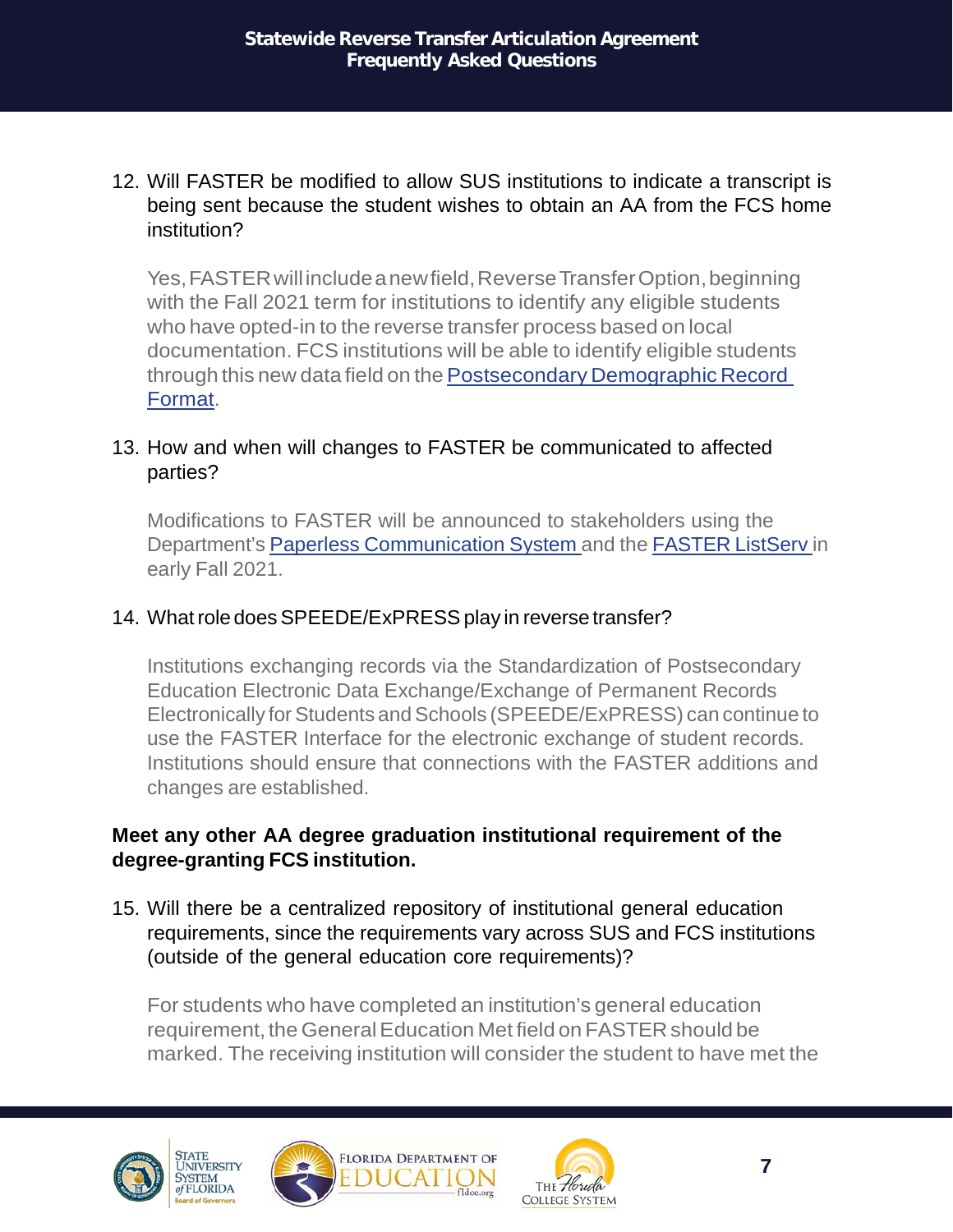general education requirements for the completion of an AA based on this indicator.

State Board of Education Rule [6A-10.024\(2\)\(b\),](https://www.flrules.org/gateway/ruleNo.asp?id=6A-10.024) F.A.C., states that "After a state university or Florida College System institution has published its general education curriculum, the integrity of that curriculum shall be recognized by the other public postsecondary institutions. Once a student has been certified by such an institution on the official transcript as having completed satisfactorily its prescribed general education curriculum, regardless of whether the associate in arts degree is conferred, no other public postsecondary institution to which he or she may transfer shall require any further such general education courses."

If the General Education Met field on FASTER is blank, an institution should still perform an audit on the basis of due diligence in order to determine whether the student meets the general education requirement and/or eligibility for reverse transfer.

#### 16. How will the SUS determine if a student meets "any other associate in arts degree graduation institutional requirement of the degree-granting FCS institution" as outlined in the Agreement?

The SUS institution should identify students based on items A-H and J-M, in Section IV of the Agreement. The receiving FCS institution will determine if the student has met any additional institutional requirements during their audit. Florida College System institutions should consider the provisions of SBE Rule [6A-10.024\(2\)\(b\),](https://www.flrules.org/gateway/ruleNo.asp?id=6A-10.024) F.A.C., in regard to general education requirements in determining eligibility for an AA award.

**Florida public secondary and postsecondary institutions are required touseFASTERtotransmitofficialstudentrecordsbetweenandamong institutions. However, this Agreement does not preclude a sending institution, as part of its local process, from using the National Student Clearinghouse (NSC) for exchange of reverse transfer data, as long as the receiving institution is also a member of the NSC.**







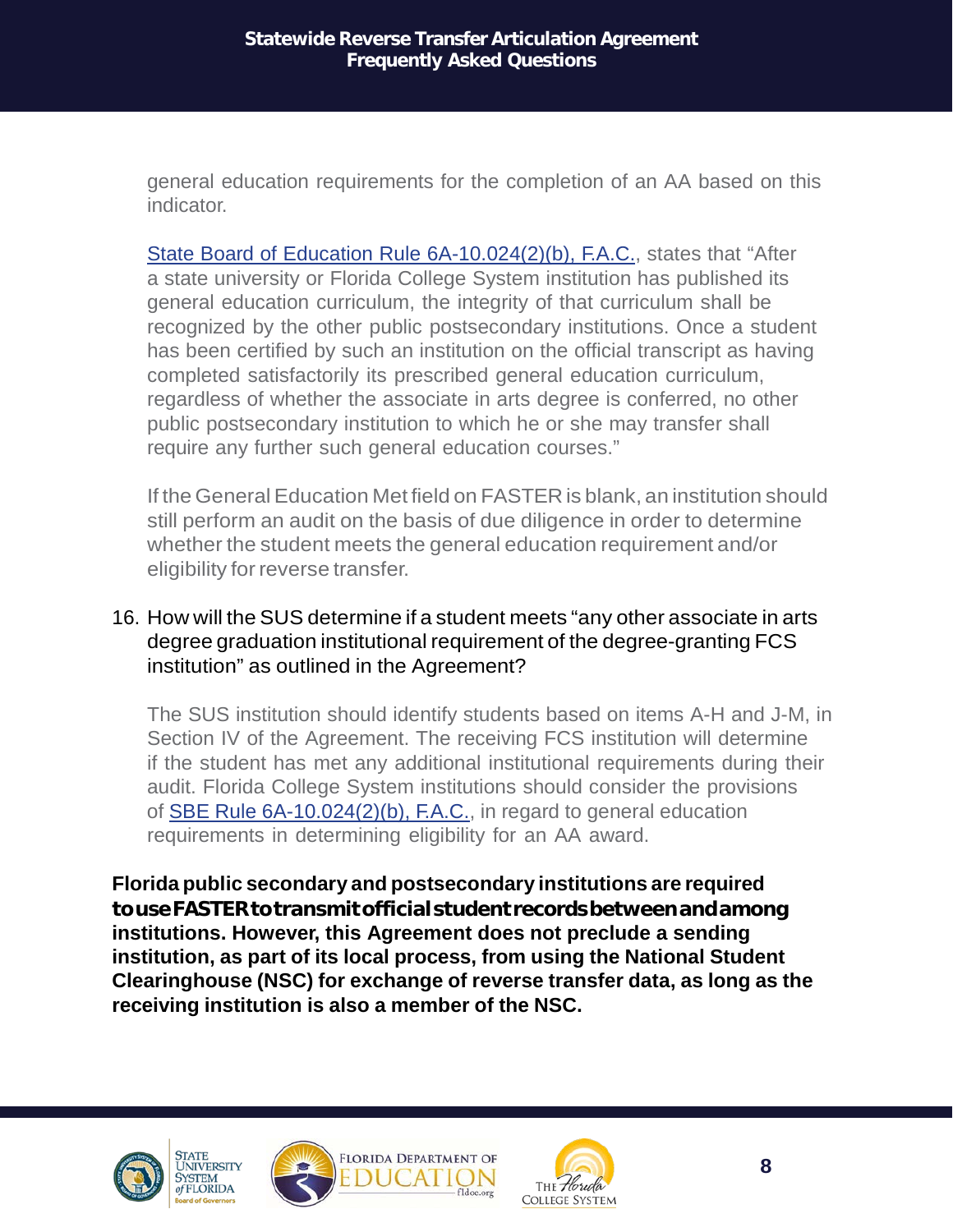17. How will the colleges and universities know which other colleges and universities areparticipating in the NSC reverse transfer platform?

The NSC Electronic Transcript [Exchange](https://www.studentclearinghouse.org/colleges/etx-registry/) (ETX) Registry allows institutions to search for participants by state or download the full [registry](https://www.studentclearinghouse.org/etx-registry.csv) of participants. A link to the list will be made available on the Office of [Articulation](https://www.fldoe.org/policy/articulation/) website.

#### 18. In absence of NSC, how will colleges and universities communicate with each other on which students should be evaluated for the AA degree under reverse transfer?

TheFASTERsystemwillincludeanewfield,ReverseTransferOption. Beginning in the Fall 2021 term, institutions can identify any student who has opted-in to the reverse transfer process based on local documentation. FCS institutions will be able to identify eligible students through this new data field on the Postsecondary Demographic Record Format. Institutions using the NSC may find that there are eligible students from institutions not participating in the NSC. Institutions are expected to utilize the process established through FASTER or SPEEDE to send and receive information with non-NSC participating institutions.

Additionally, the SUS institution should send a listing of eligible students using a secure transmission system to the appropriate FCS institution reverse transfer contact. This listing should include the following fields: Student Name, Student Date of Birthand Florida Education Identification (FLEID)Number.FCSinstitutions should update and maintain the listing of student records from the sending SUS institution to include the number of students evaluated, the number of students awarded an AA degree and the number of students who were not awarded an AA degree.

19. If an institution has an existing reverse transfer agreement with another institution using the NSC, can they continue to use the existing local process in lieu of the statewide reverse transfer process?

Institutions using the NSC must review any existing agreements and/or local processes related to reverse transfer for compliance with the statutory requirements of s. 1007.23, F.S., and requirements of the Statewide Reverse





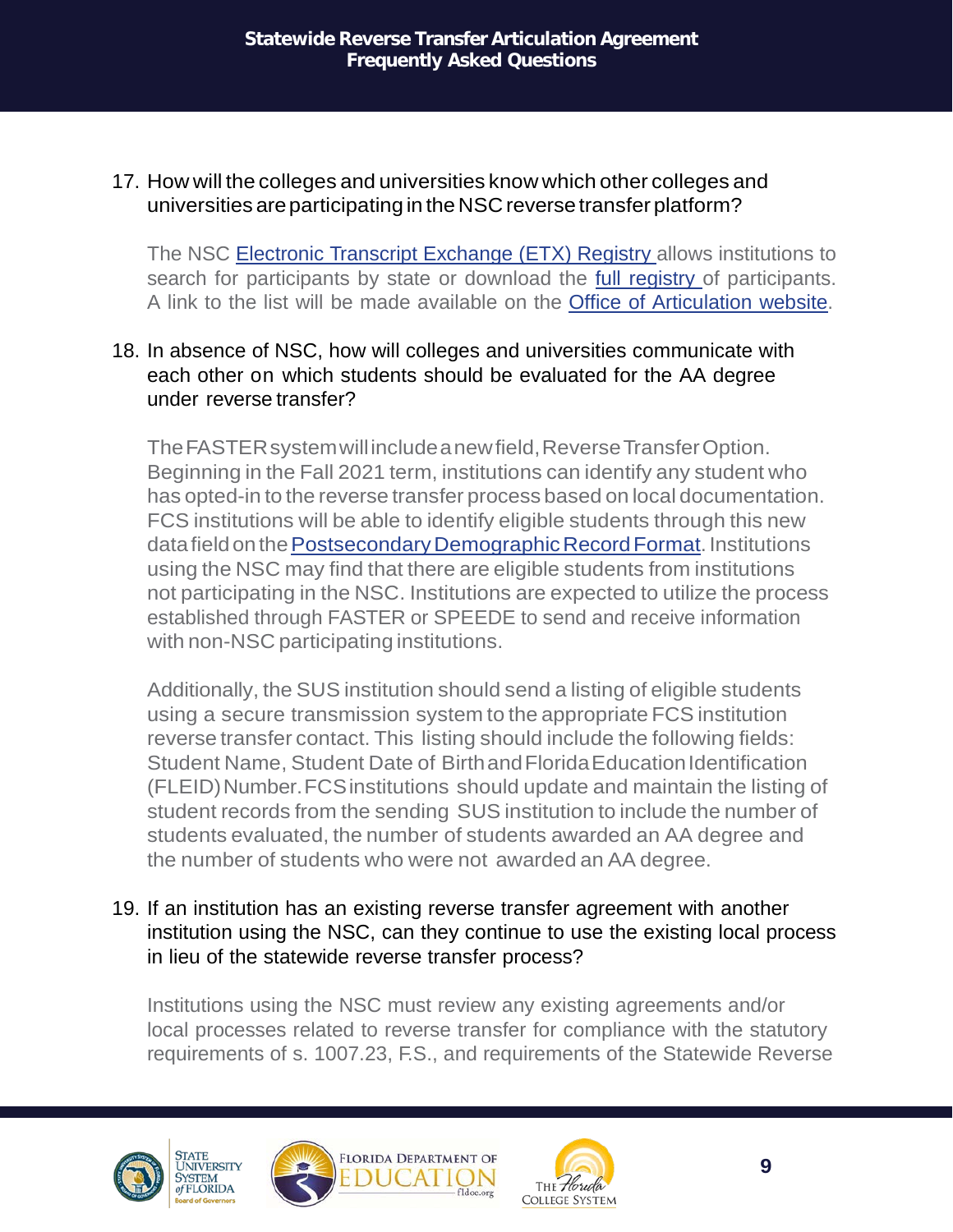TransferArticulationAgreementbetweentheFCSandSUSinstitutions. Any information not provided through the NSC, such as compliance with Florida's civic literacy requirement, must be resolved according to local institutional processes. Additionally, institutions using the NSC must provide requested aggregate data in the required format, including but not limited to the number of students with more than 30 semester credit hours evaluated for reverse transfer, the number of students eligible to receive an AA degree and the number of AA degrees awarded.

# **Section V of the Guidance Document: Reverse Transfer Process**

SUS and FCS institutions may establish additional institutional processes in line with the requirements of this Agreement. At a minimum, SUS institutions shall determine potential student eligibility annually. This Agreement does not preclude an institution from establishing an alternative frequency. Additional information will be forthcoming related to best practices for student identification.

20. What initiates the reverse transfer process and why is it beneficial to students?

In conjunction with a locally defined process, SUS institutions will use the FASTER Reverse Transfer Option field to identify students who have opted in for reverse transfer. The FCS institution will be able to query the FASTER records to easily identify reverse transfer students for degree audit purposes, in addition to using the listing provided by the SUS institution. Upon confirmation that a student qualifies, the institution would award the AA degree to the student during the term that the audit was performed.

Student benefits of reverse transfer include but are not limited to:

- a. Earning the AA recognizes a student's achievement of work completed and credits earned.
- b. The AA has been shown to positively impact progression and baccalaureate completion.





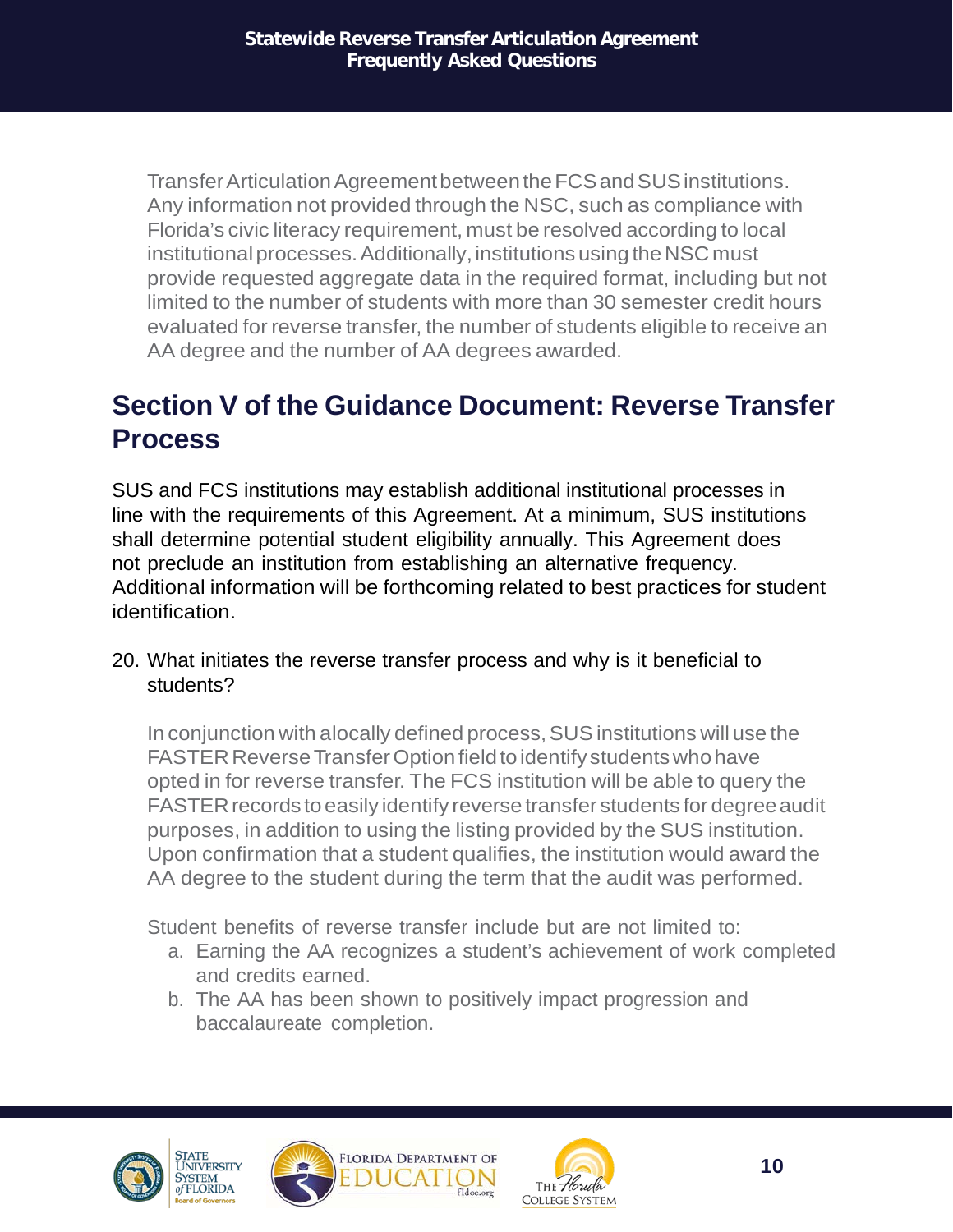- c. The AA is a recognized degree/credential by employers; therefore, it is beneficial for students seeking jobs.
- d. The AA may provide opportunities to request promotions, raises or bonuses fromemployers who value and incentivize ongoing education and training.
- e. The AA is often required or highly beneficial for admission to other institutions, both in and out-of-state.

#### 21. Would the FCS institution award the AA based on the last time the student was physically at the campus, or at the point of the evaluation itself?

The award would be based on the time of the evaluation; for example, evaluations performed during the Spring 2022 term would result in an AA degree award during the same Spring 2022 term.

#### 22. How will FCS institutions know to initiate a degree audit of a student's transcript?

The FASTER transcript sent from the SUS institution will contain a new indicator, Reverse Transfer Option, which identifies whether a student has opted-in to reverse transfer. Additionally, the SUS institution should send a listing of eligible students using a secure transmission system to the appropriate FCS institution reverse transfer contact. This listing should include the following fields: Student Name, Student Date of Birth and Florida Education Identification (FLEID) Number.

## 23. Will FCS institutions have the option to initiate the reverse transfer?

No; only the SUS institution can initiate the reverse transfer.

#### 24. What is the expected turnaround time for the reverse transfer process between the SUS and FCS institutions?

It is expected that the reverse transfer process implemented in the Spring 2022 term will result in the award of AA degrees during the Spring 2022 term. SUS institutions should transmit eligible student records and notify the FCS institution's reverse transfer contact using a secure transmission system within four(4) weeks of the start of the term. Once the reverse





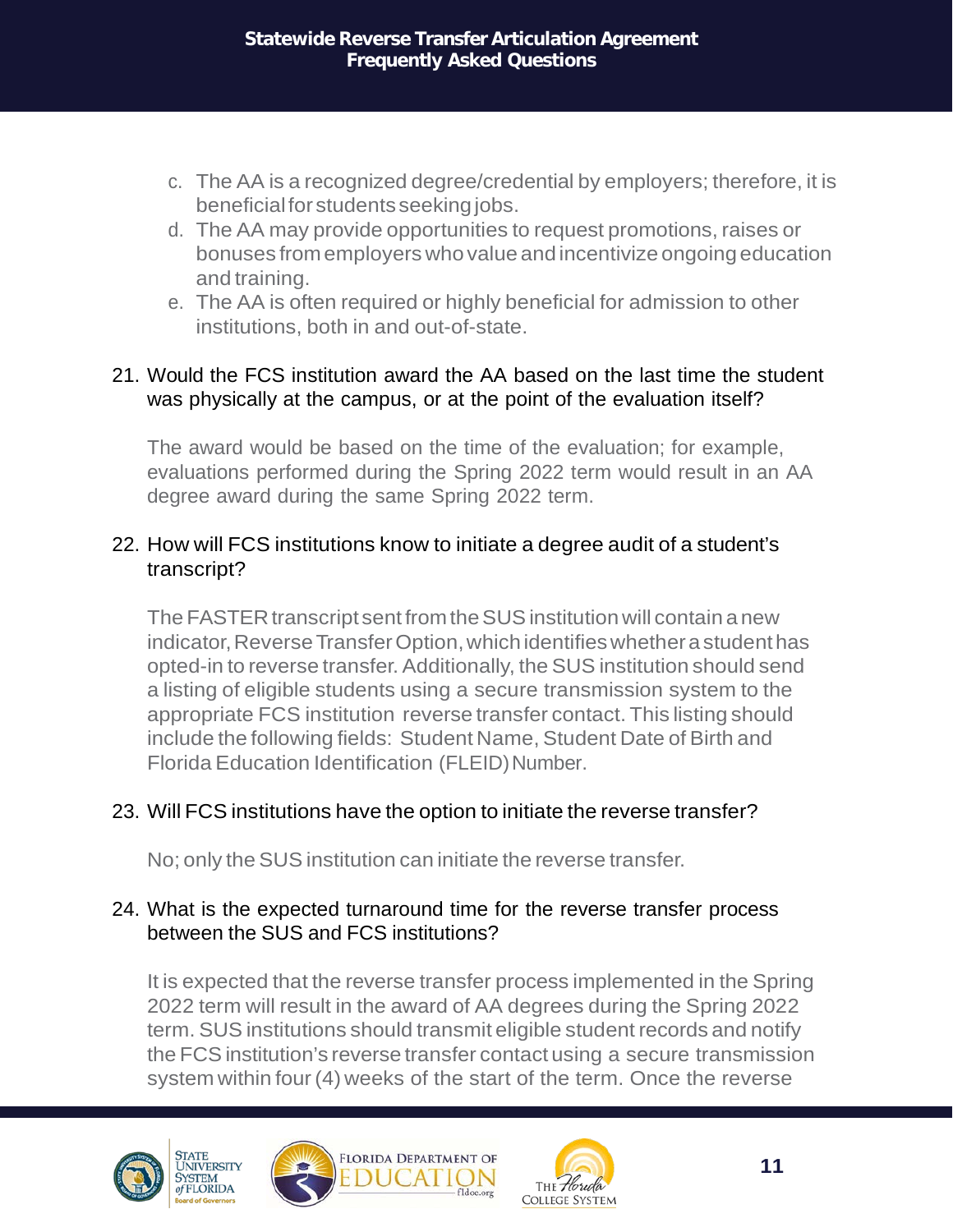transfer process is initiated by an SUS institution, the receiving FCS institution has three weeks to perform an audit of the student's transcript and notify the sending SUS institution.

#### 25. Can the AA degree be awarded by the SUS if a student doesn't qualify at the FCS institution but does at the SUS institution?

Yes. SUS institutions may award the AA degree to students who have met the eligibility requirements but do not qualify at the FCS institution or who choose not to participate in the reverse transfer process.

#### 26. What if a student opts in for reverse transfer, the SUS institution sends the information to the FCS institution, and then the student opts out?

A student may opt out at any time. The FCS institution reverse transfer contact will be informed by the SUS institution using a secure transmission system.

#### **Once potential degree candidates are identified, each SUS institution shall provide notification to potential candidates about the reverse transfer provision of the statewide articulation agreement. The FCS institution will notify the student of the award of the AA degree.**

27. What are the institutional responsibilities related to student notifications associated with the reverse transfer process?

The SUS institution will be responsible for identifying and contacting any eligible students. The FCS institution will be responsible for notifications related to the award of the AA degree. Processes associated with student notifications will be determined by each institution; however, it is suggested that institutions use email, student account system messaging and/or postal mail.

## **The FCS institution will notify the registrar at the SUS institution regarding the outcomes of the degree audits.**







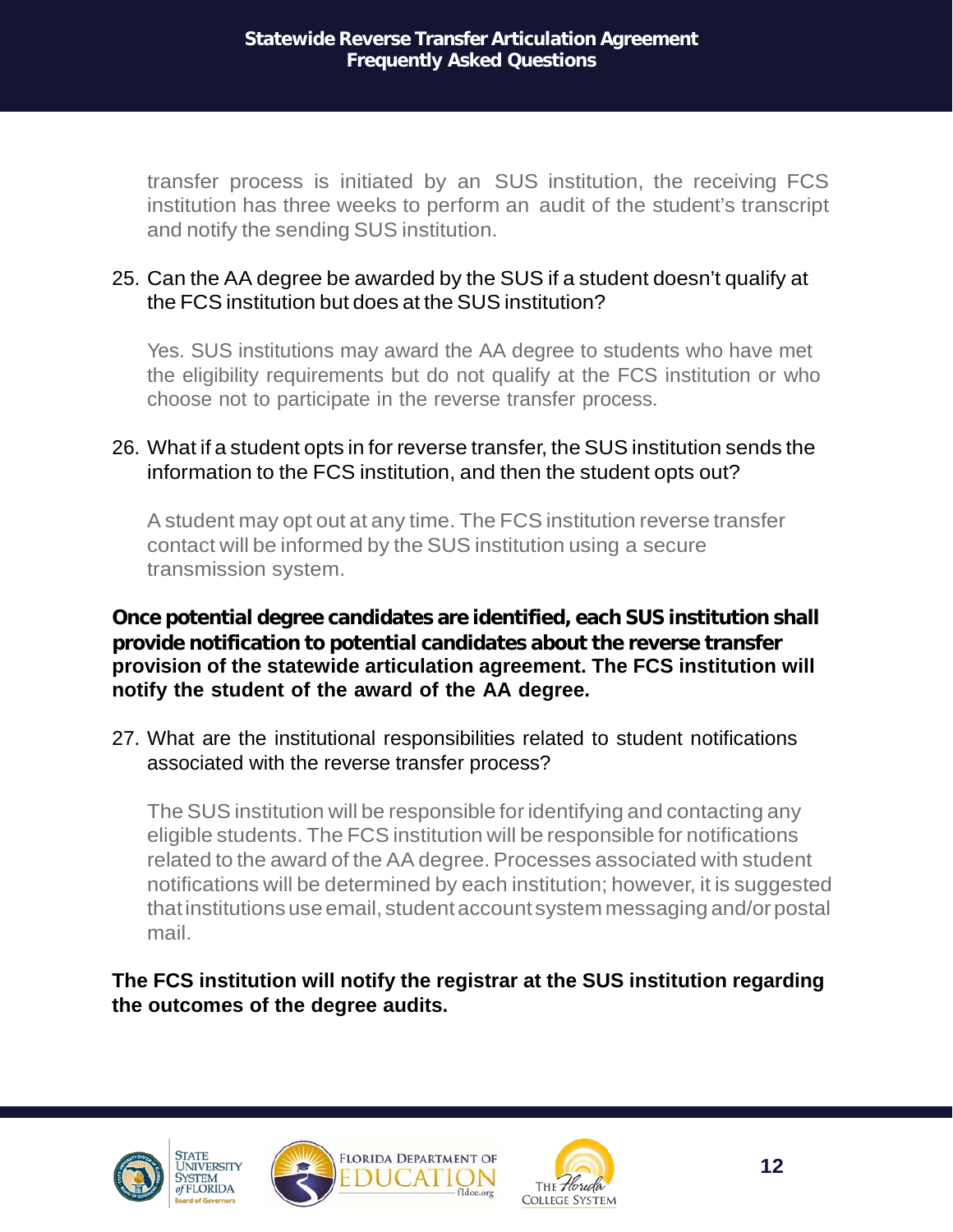#### 28. If the outcome is that the FCS cannot award the AA, what will the student notification include?

The FCS institution will notify students who are ineligible for an AA degree of which course(s) and/or other requirement(s) remain to be completed. The FCS institution will notify the registrar at the SUS institution using a secure transmission system regarding the outcomes of the degree audits within three (3) weeks.

# **Section VI of the Guidance Document: Institutional Obligations**

29. The Agreement requires each FCS and SUS institution create a webpage containing information about reverse transfer; is notification of reverse transfer through the institution catalog sufficient?

Section 1007.23, F.S., requires the SUS institution to identify each student who has completed the eligibility requirements for reverse transfer. While information about the reverse transfer process can be included in the institution catalog, the Agreement between the FCS and SUS does obligate each institution to create their own webpage.

#### 30. How should institutions ensure compliance with FERPA when notifying students of the reverse transfer option?

The student must actively affirm and agree (opt in) to the exchange of course histories and/or official transcripts among all institutions attended by providing written consent. Any student communications regarding the option to participate in reverse transfer should define the reverse transfer process so that the student provides informed, written consent. Institutions should work with their general counsel to ensure that any student communications comply with the Family Educational Rights and Privacy Act (FERPA).







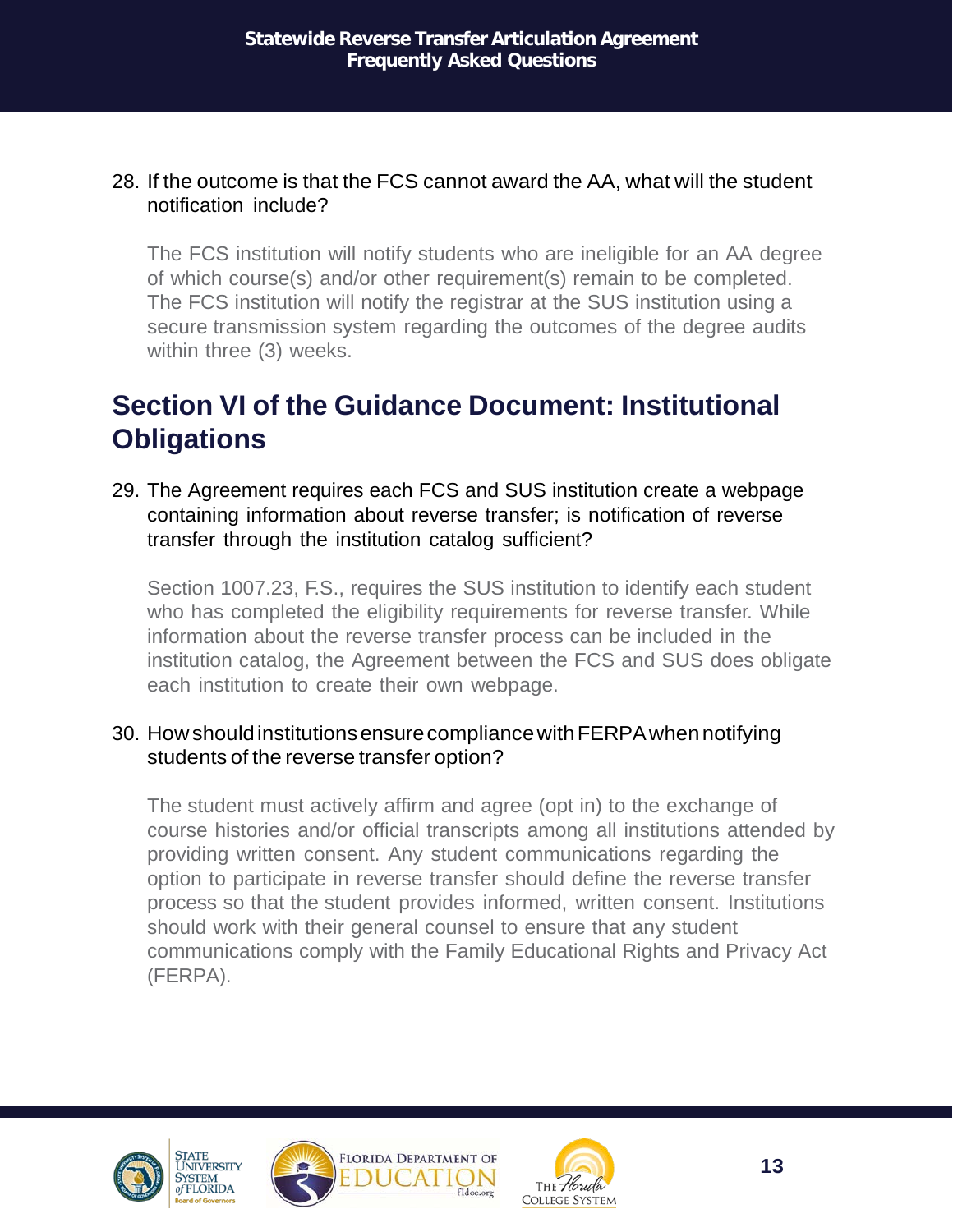31. How will both FCS and SUS staff involved in the reverse transfer process know who the point of contact is at each institution?

The Office of Articulation will share institutional contacts on the [Office](https://www.fldoe.org/policy/articulation/) of [Articulationwebsite.](https://www.fldoe.org/policy/articulation/)

#### **SUS institutions may determine the method and frequency in which potential candidates are notified. This could include but is not limited to emails, alerts through advising systems, text messages or letters.**

32. What information should be included in the SUS institution's notification to thestudent?

Student notifications related to reverse transfer should include, but not be limited to, a statement of purpose, instructions for opting out of the reverse transfer process, and acknowledge that the reverse transfer process is not intended to guarantee the award of an AA degree.

#### **The Department of Education is researching notification options related to the reverse transfer process and records transmissions to ensure consistency statewide.**

33. When will notification options related to reverse transfer be provided and to whom?

The Florida Automated System for [Transferring](http://www.floridastudentfinancialaid.org/faster/manl2021/index.htm) Educational Records (FASTER) will be utilized as the notification and records transmission system to ensure consistency in the statewide reverse transfer process. Any new indicators

will be added to FASTER during the 2021-2022 school year transition, which will occur in the Fall 2021 term. Designated reverse transfer institutional contacts will be notified once FASTER has been updated.

Additionally, the SUS institution should send a listing of eligible students using a secure transmission system to the appropriate FCS institution reverse transfer contact. This listing should include the following fields: Student Name, Student Date of Birth and Florida Education Identification (FLEID) Number.